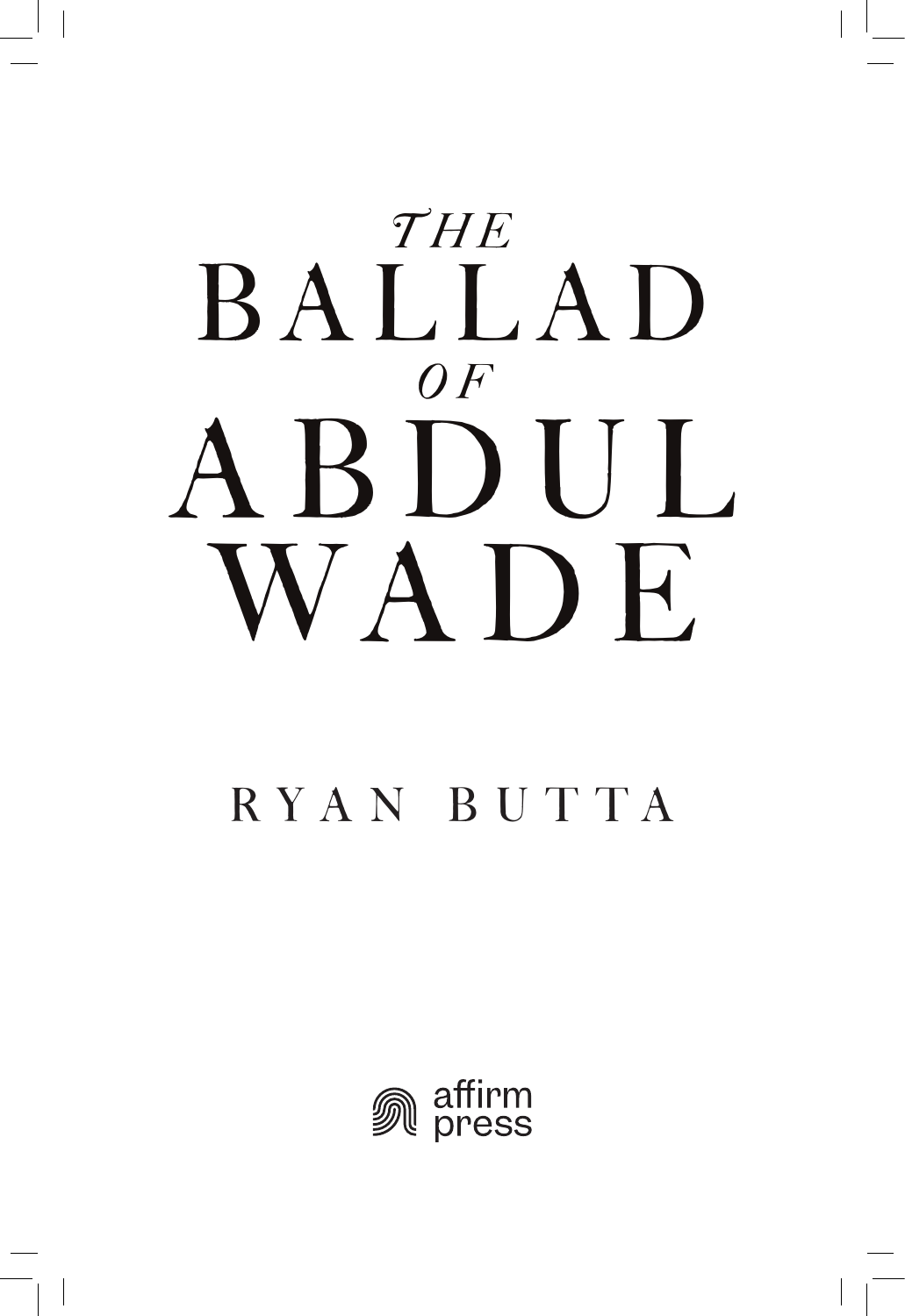

Published by Affirm Press in 2022 Boon Wurrung Country 28 Thistlethwaite Street South Melbourne VIC 3205 affirmpress.com.au

10 9 8 7 6 5 4 3 2 1

Text and copyright © Ryan Butta, 2022

All rights reserved. No part of this publication may be reproduced without prior permission of the publisher.

*The author acknowledges that the stories told in this book occurred on Indigenous land and that sovereignty was never ceded.*



A catalogue record for this book is available from the National Library of Australia

Title: The Ballad of Abdul Wade / Ryan Butta, author. ISBN: 9781922806000 (paperback)

Cover design by Luke Causby/Blue Cork Typeset in Bembo by J&M Typesetting Proudly printed in Australia by McPherson's Printing Group

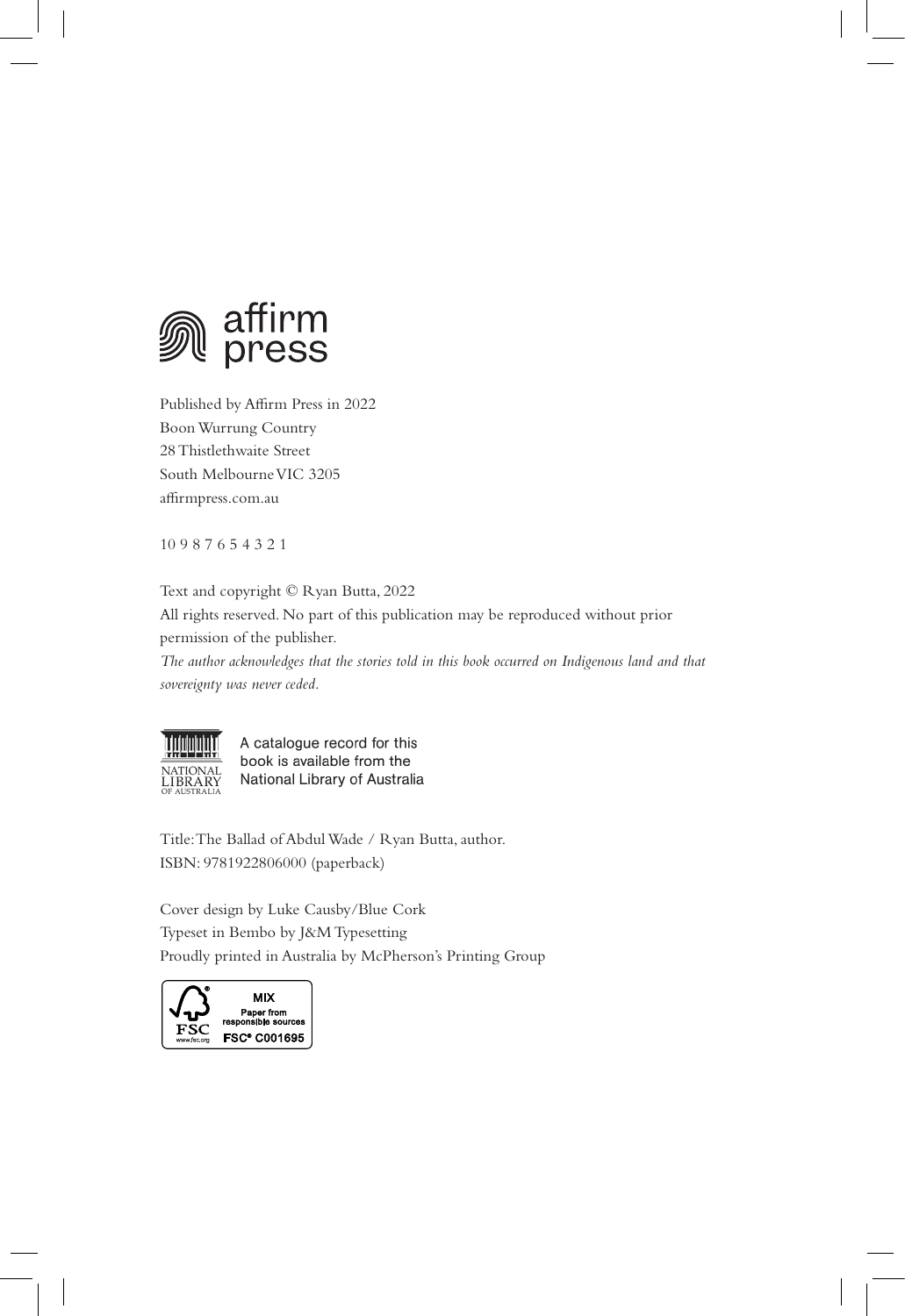*To my father, a man who was happiest on the big rivers, the black soil plains and the red dirt of western New South Wales*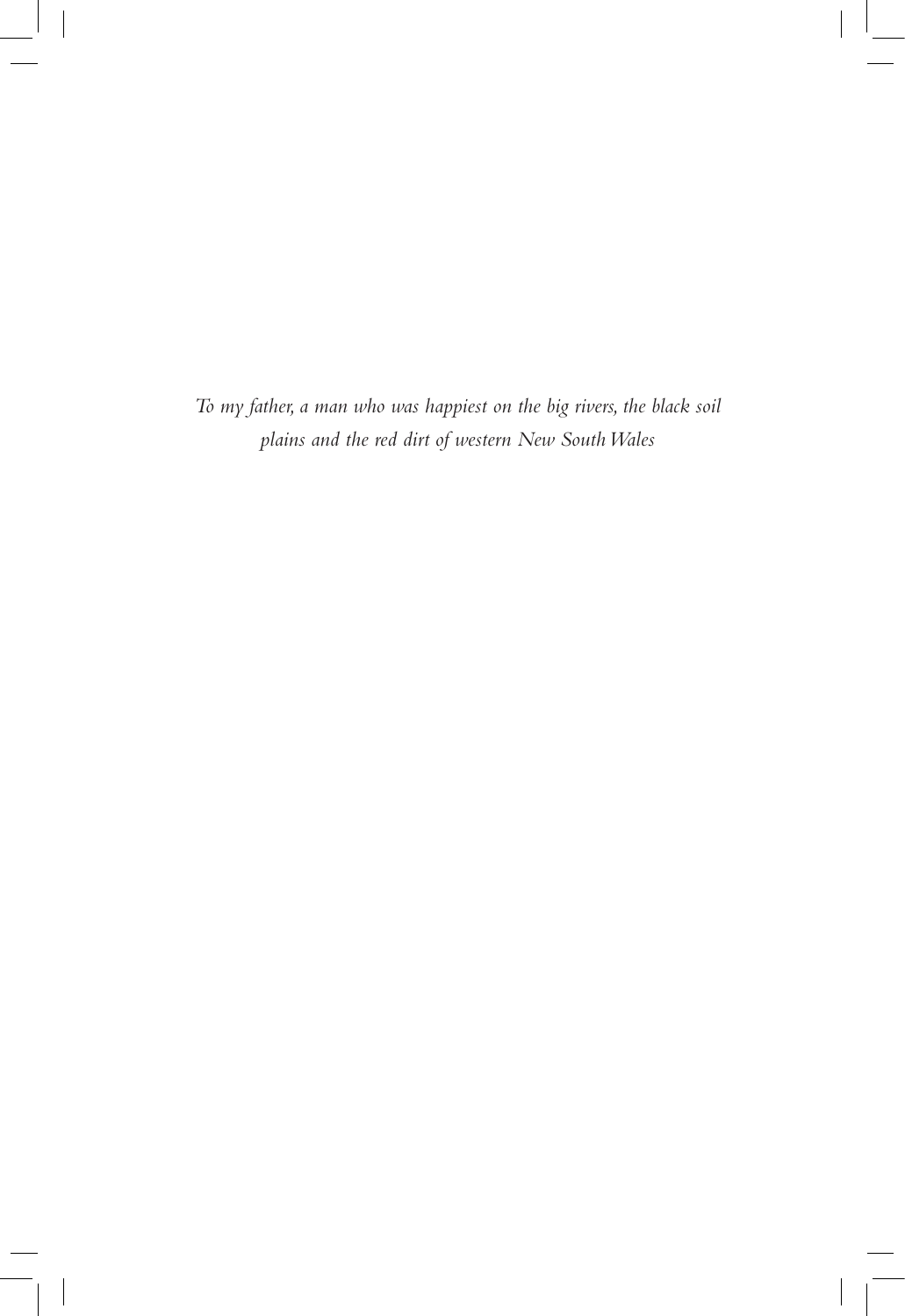'Wade was a flamboyant and stylish entrepreneur, with a passion for horse racing on the country circuits. His employees treated him with such respect that he was known locally as an "Afghan prince".'

*Australian Dictionary of Biography*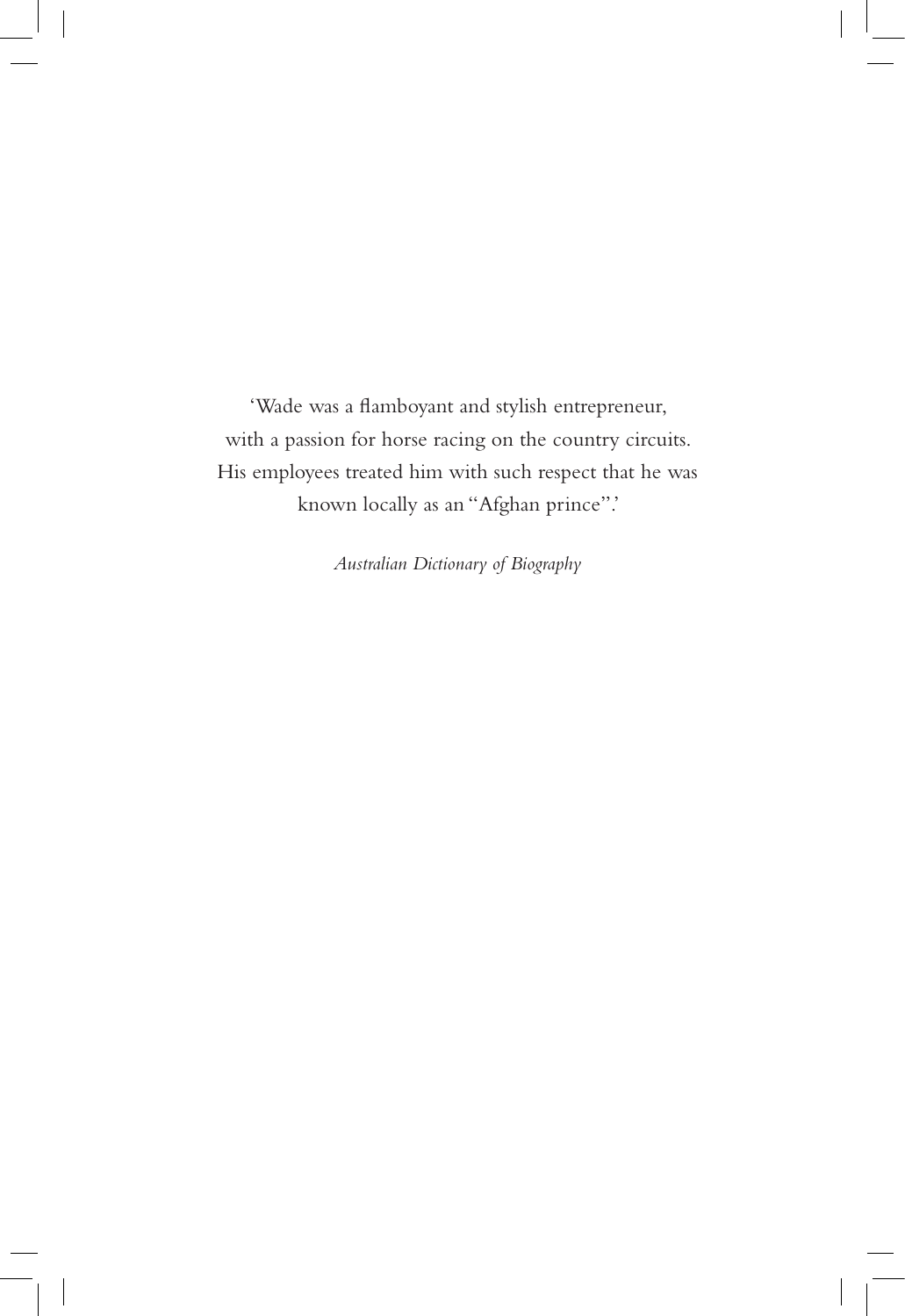# **Contents**

| Prologue                       | $\overline{xi}$ |
|--------------------------------|-----------------|
| Part 1: Before Abdul Wade      | 1               |
| Part 2: The Rise of Abdul Wade | 55              |
| Part 3: Ever Upward            | 171             |
| Part 4: Era's End              | 241             |
| Acknowledgements               | 299             |
| Note on Sources                | 303             |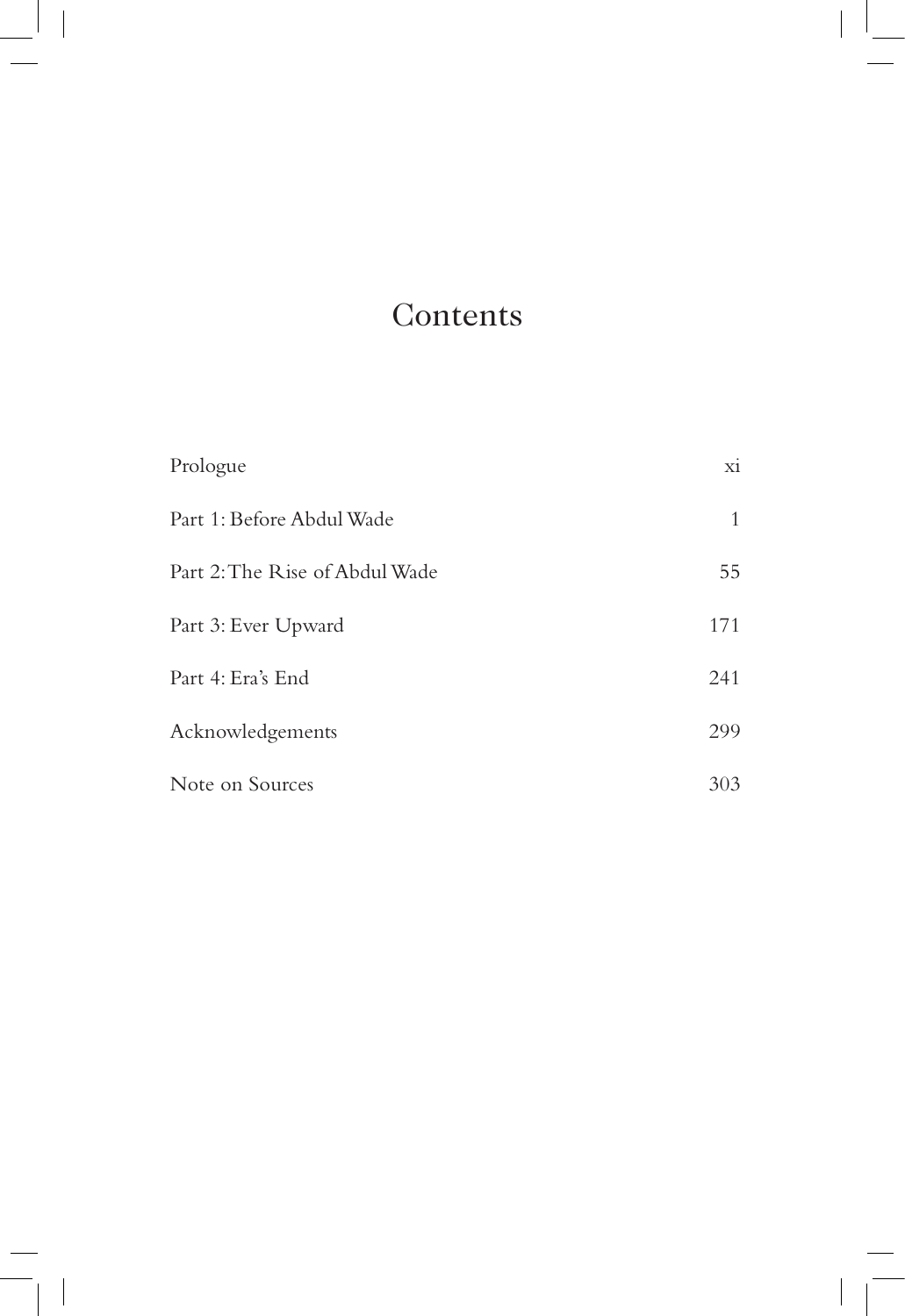#### Prologue

In 2018, while travelling to visit my parents in the Hunter Valley,<br>I stopped in at Brewarrina, on the banks of the Barwon River in I stopped in at Brewarrina, on the banks of the Barwon River in north-west New South Wales. It had been my father's home town for decades. The son of Italian migrants, he had moved to the area as a teenager in the early 1950s.

I wanted to see if the local information centre had a copy of *The Two Worlds of Jimmie Barker*, the memoir of a local Aboriginal man. The book was to be a gift to replace my father's copy, which he had long since misplaced. When the man behind the desk told me they were out of stock, I instead came away with a colourful three-volume history of the town by local historian John George. I knew my father would enjoy flicking through Brewarrina's past, recognising names of old friends and haunts, most long gone and buried.

A few days later, looking through the books for myself, I came across a black-and-white photo of a long string of camels, standing two abreast on a dusty street in Brewarrina. The caption read, 'Camel team in Bathurst Street – late 1890s early 1900s.' Stated this way without further explanation, it was as if the camels had magically appeared of their own accord. I was fascinated. How did they get there? Who owned them? What were camels doing in the main street?

Until that moment, I'd thought I'd known this country out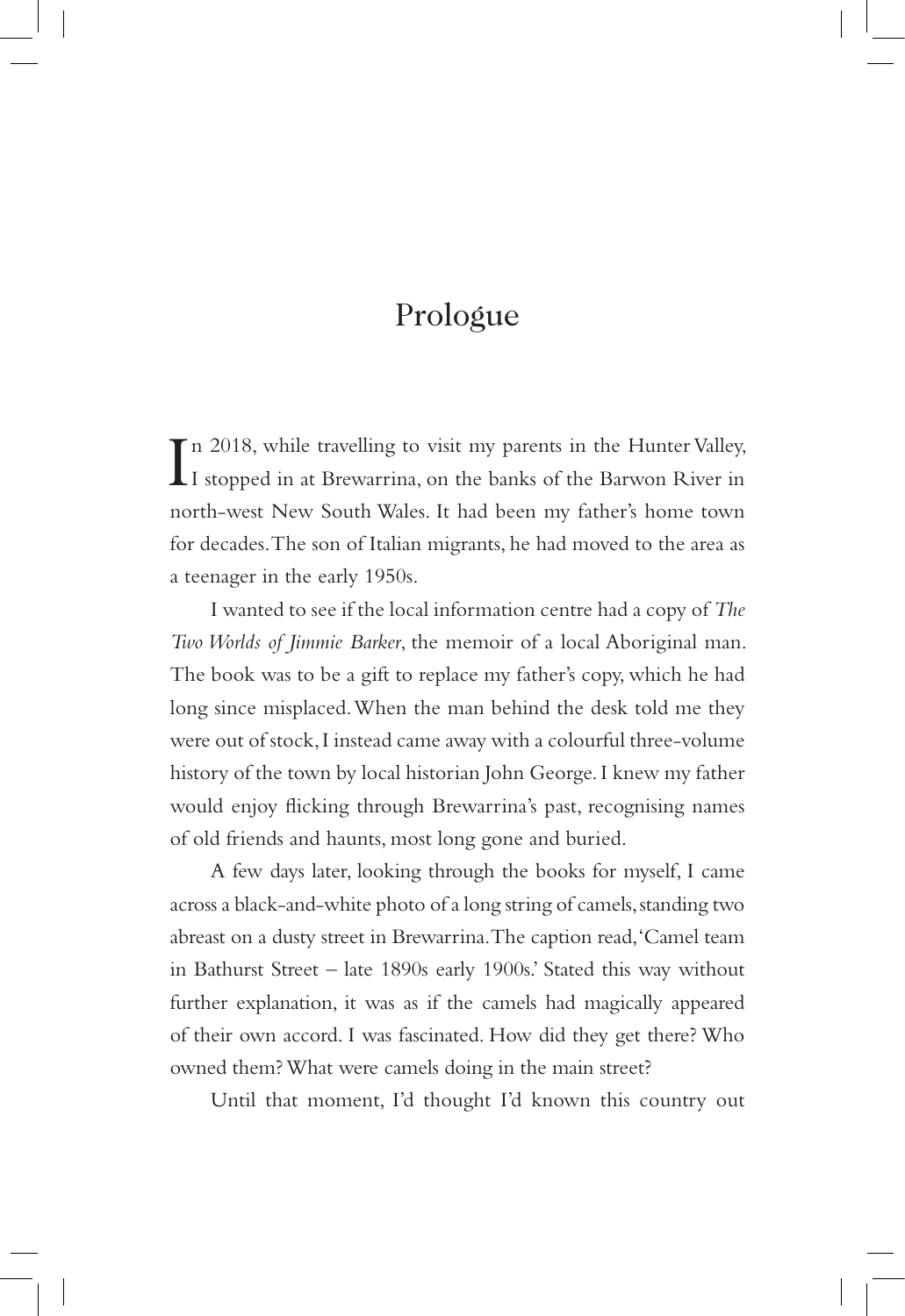west. It was the country of my summers. School holidays with flies and fleeces and rouseabouts and cooks. A legendary bronc rider by the name of Splinter Bunyan. The shearing shed on Glenmore station. A red kelpie with liquid eyes staring out of a coat of dust and hair, tongue flapping in the hot, heavy air. One time, a swarm of bees in the beams of the shed and a smoking bucket of gum leaves to chase them out so the shearing could continue. And cat heads, always cat heads. Burrs to some, bindis to town folk, these evil little threepronged buggers would be so thick on the ground that the walk for an evening piss only extended to the last cement step of the shearers' quarters. One stride beyond that onto the unpaved ground, and the tiny spikes of cat heads would pull you up short as if to say, where do you think you're going?

My time here as a boy had shaped me. It was the country of baking hot days and red claypans, burnt like the surface of crème brûlée. The names of the rivers here were transformed into magical chants. Culgoa, Barwon, Bogan, Namoi, Maranoa and Darling. During term time, conjuring the names on my lips was enough to transport me from a school desk to those clay banks under the river gums, stalking through scratchy stands of head-high lignum.

Even as a ten-year-old, I sensed my own insignificance in this vast land. On the Barwon at Brewarrina, I saw the timeless fish traps, or Baiame's Ngunnhu, of the Ngemba people, which had been built and maintained over thousands of years. Above me was always the endless blue sky, too expansive to take in entirely. The best you could do was tilt your head skyward and let that blue flood your body, let the vastness in. You are nothing, the sky seemed to say. You will pass.

After that visit to my parents as an adult, I headed home with the photo of the camels lodged in my mind. I stopped again in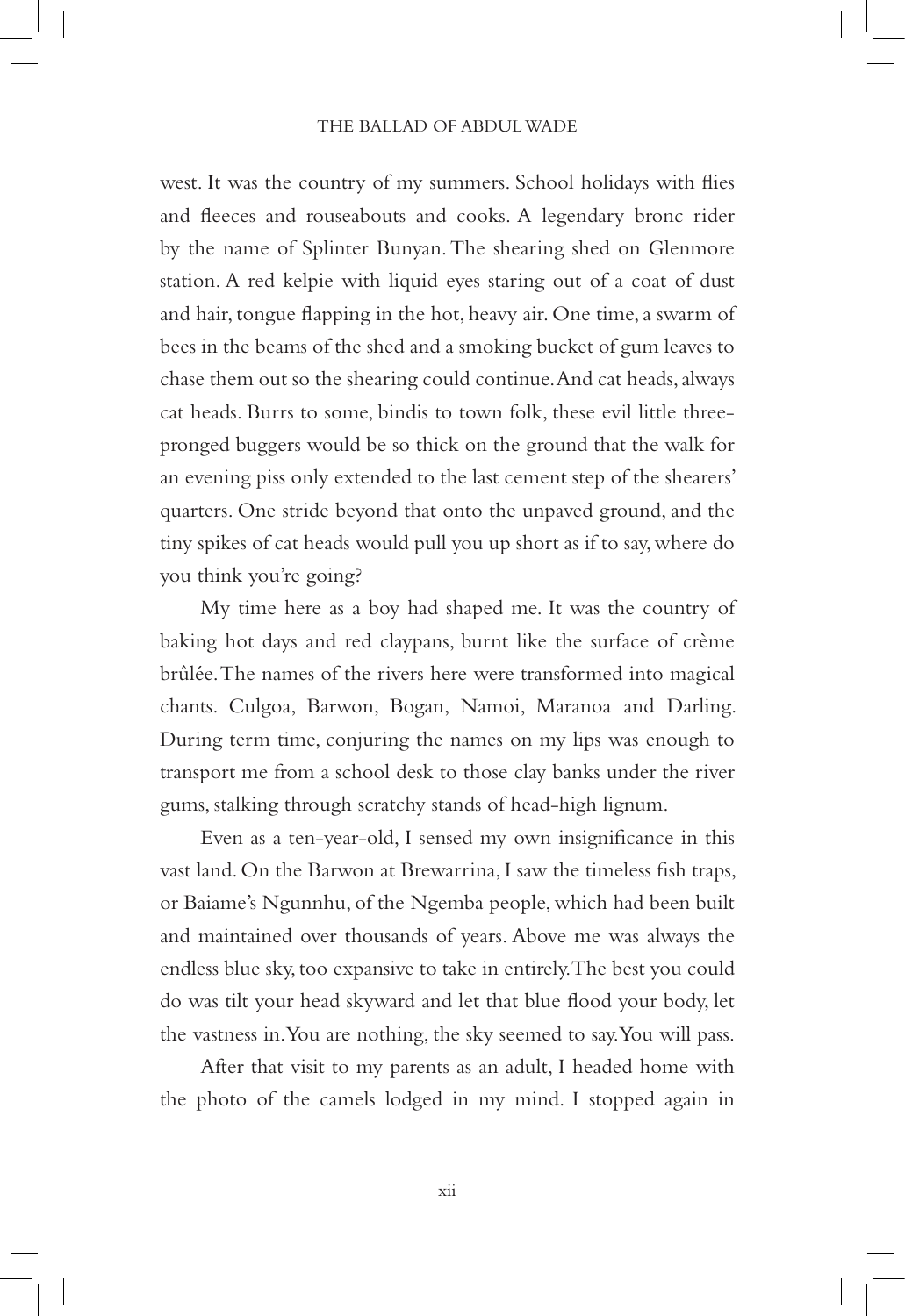#### PROLOGUE

Brewarrina, sure that I would find quick answers to my questions. That would be that, and the mystery of the camels would be solved. But as it turned out, that wasn't that at all.

My queries at the information centre led me an hour further west, down the B76 highway to Bourke. 'That's where the Afghan camp was,' I was told.

I had taken my first step on the trail of Abdul Wade.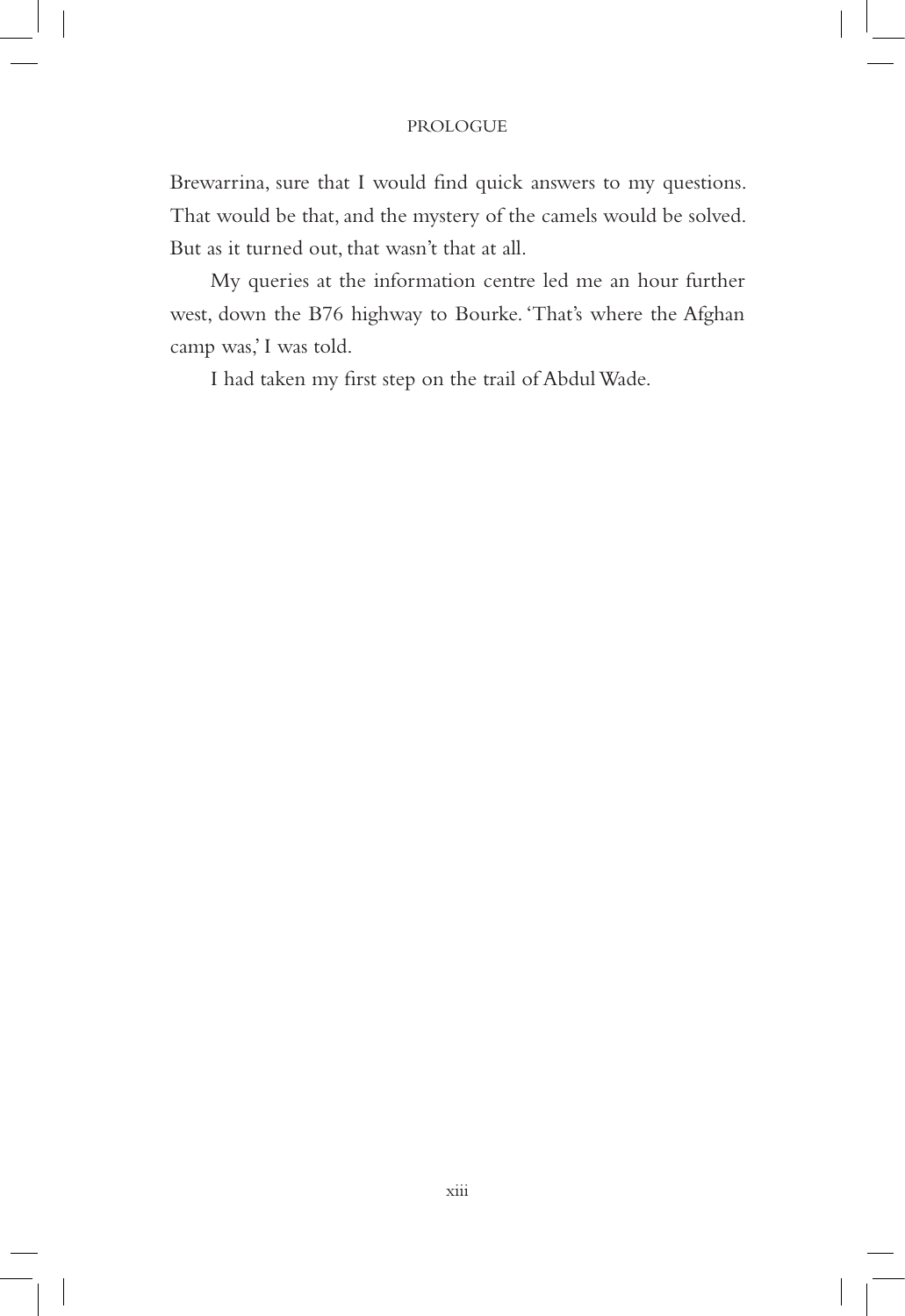# Part 1

# Before Abdul Wade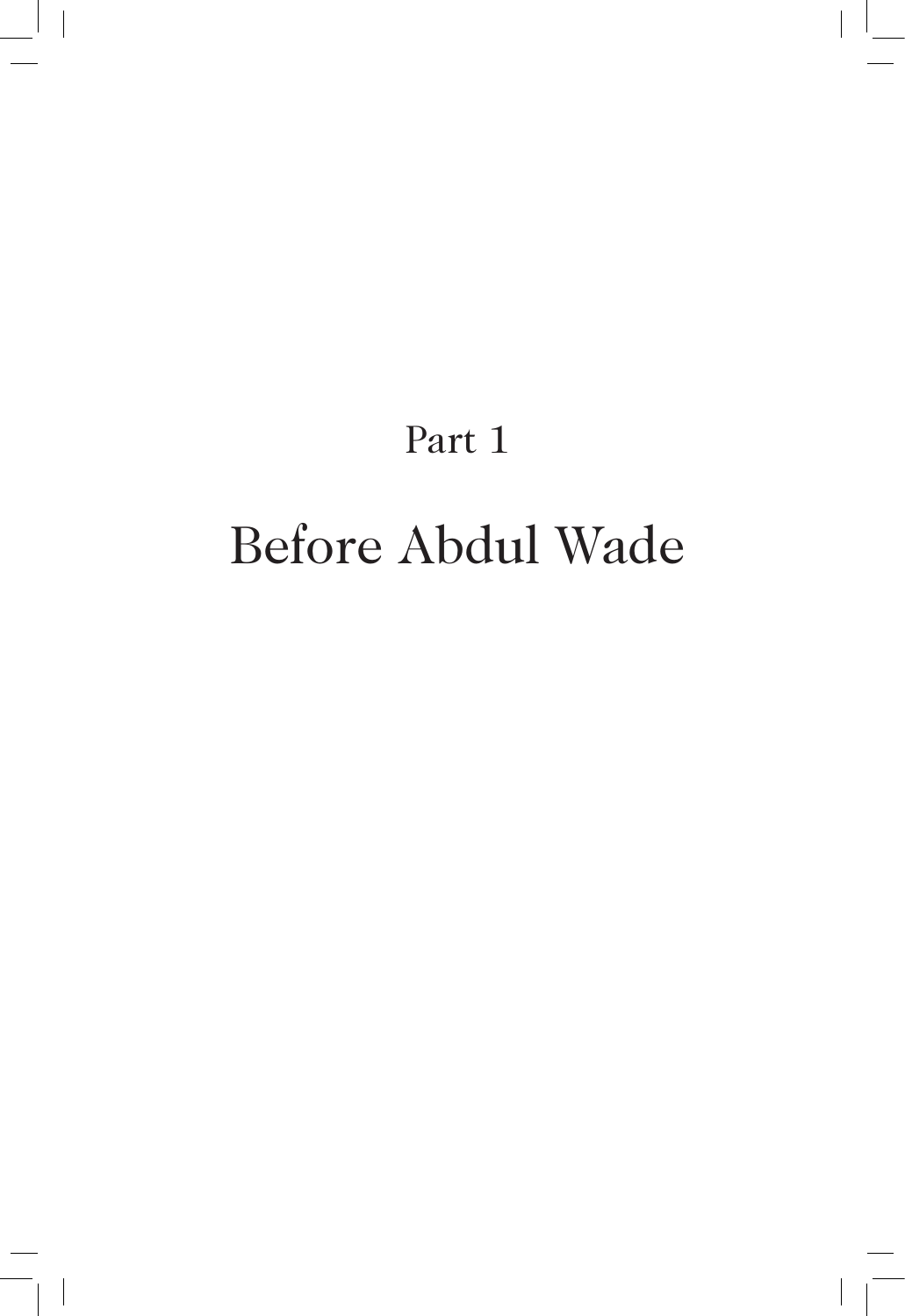## Chapter 1

'It grabs you by the agates,' Jim said. His weathered hand made a claw, calloused fat fingers pointing skywards. He clenched the claw, and my own agates – testicles, to city folk – flinched involuntarily. 'And it doesn't let you go.'

Jim (not his real name) was talking about the red dirt we were standing on, about 150 kilometres west of Bourke. The red dirt that stretched east and west and went on until it hit that stark blue sky. It was that red dirt that stains deep: cloth, skin, fingernails and souls. It grabs you and never lets go.

'Come on,' Jim said, marching toward his four-wheel-drive ute. 'We'll take my vehicle.' He shot a disdainful glance at my little Holden Barina, nudged into the shade of a lone mulga tree. Jim didn't even consider it a car – not for out there. My father would probably have compared the Barina to the Pope's nuts, with a word on the futility of both. This country had had Dad by the agates for sixty years.

I tried to find some legroom in Jim's passenger seat, but the place where feet normally go was filled with the mechanical necessities of bush life. There were pipes and tubes and metal thingamabobs, whatsamajigs and doodads. I imagined they were carburettors and dipsticks and spark plugs and all sorts of words that I'd heard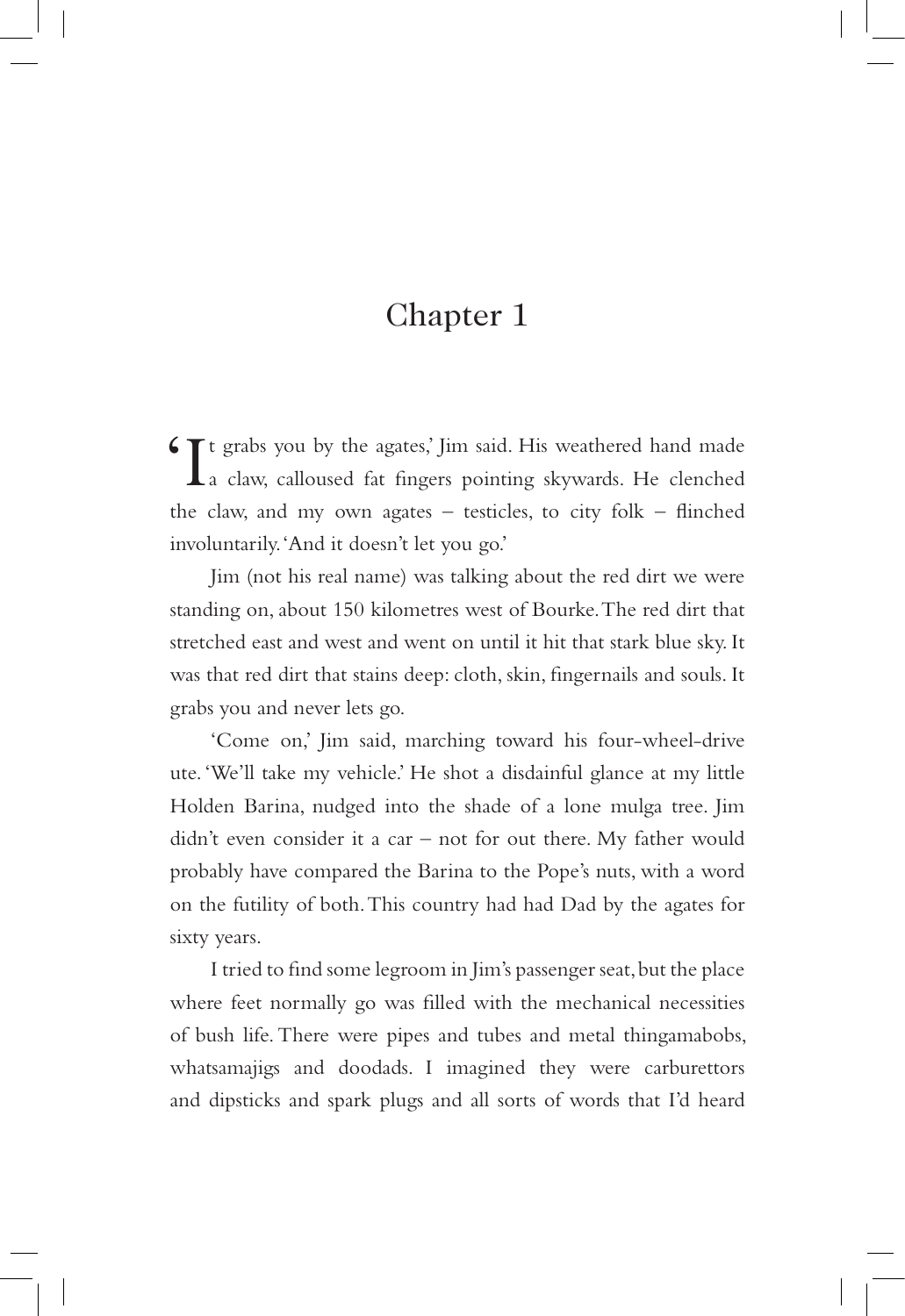pronounced by men in oil-stained overalls, as they wiped greasy hands on a greasy rag.

The day before, when I'd been asking around town for someone to show me Wangamana Station – the vast pastoral holding that Abdul Wade bought in the early 1900s and turned into a camel breeding operation – a postman I'd met suggested I go see Jim.

'What kind of car have you got?' the postie had asked. I'd interrupted his route down the main street of Bourke. Over his shoulder I could see my little car, nose in the gutter, covered in red dirt.

'I don't know,' I'd said, immediately knowing that this was not a good answer.

When I pointed out my car, the postman laughed. 'If it doesn't rain, you might have a chance.'

'And if it rains?'

'Oh, if it rains, you're fucked. But you should be right. Hasn't rained in years.'

I'd made a note to learn the name of the car I drove.

In Jim's four-wheel drive, the dusty road bucked and bent beneath us. His thick fingers were wrapped around the wheel as he manoeuvred, sometimes fighting the deep ruts, and other times letting the ruts have their way, the vehicle gliding through.

I adjusted my feet against what I was fairly certain was a spare fan belt. The thongs I was wearing looked out of place. Yes, they made the colour pop on my floral-print board shorts, but compared to Jim in his boots and khaki shorts, I looked ridiculous. I should have known better than to go out there dressed like that; I knew this was no place for thongs. I could feel Jim's disapproval, even as he stared straight ahead through the small patch of windscreen that the wipers had reclaimed from the red dirt. I tucked my shameful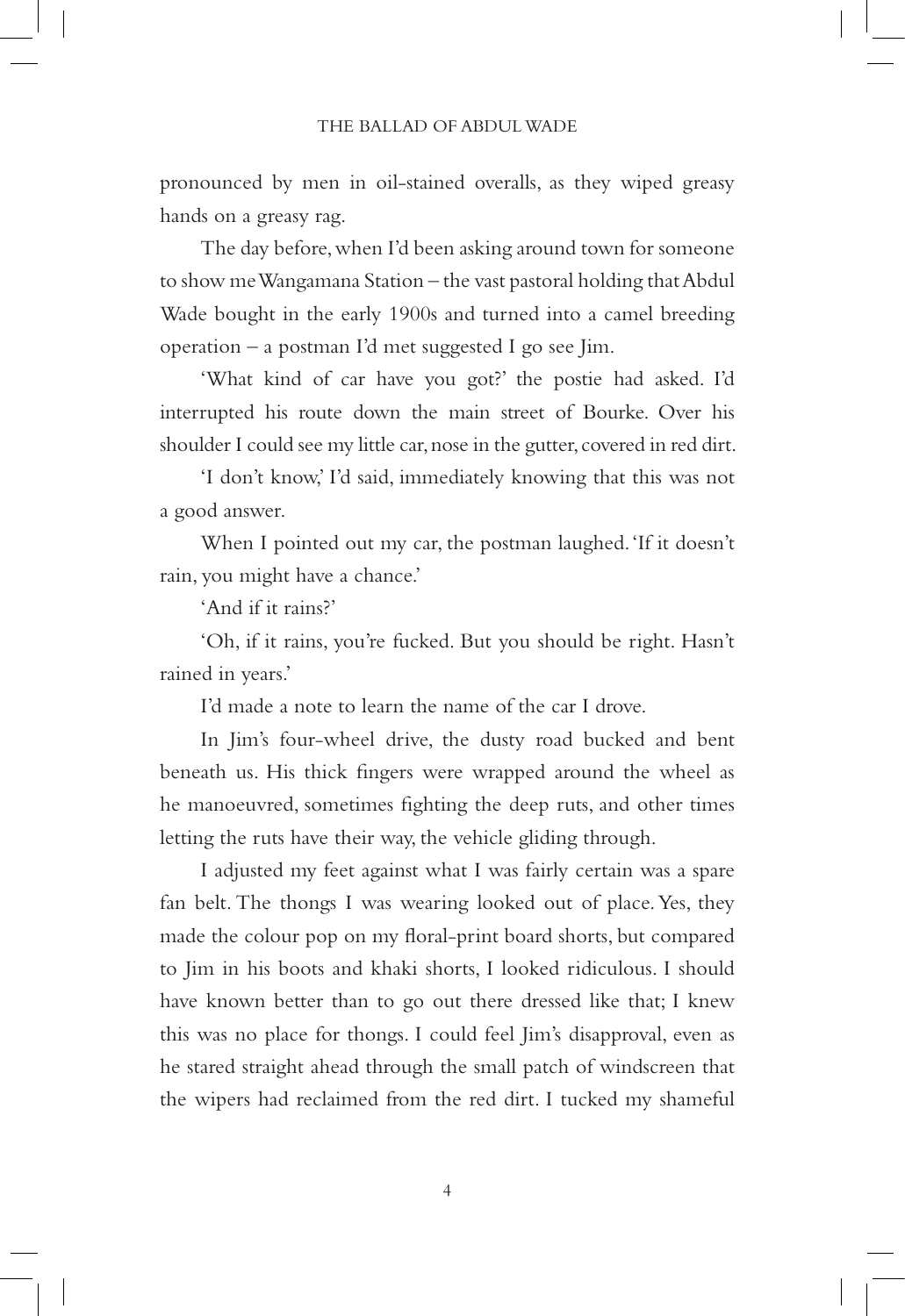thonged feet below an old soft-drink bottle filled with water.

'When are you heading back to the city?' Jim asked.

'Day after tomorrow,' I said.

'I'm flying to Dubbo tomorrow.' Something in the way Jim said this suggested that he would actually be doing the flying. 'Then down to Sydney.' He looked out the window, his ginger-haired head bobbling, as a series of ruts swayed us from one side of the road to the other.

'The quack,' Jim added, unprompted.

Agates and quacks. Red-dirt speak. I didn't say anything. I could feel the sweat damming above my eyebrows.

'Vietnam,' he said, by way of explanation. 'I was fine, then a few years back the wheels came off.'

Jim suddenly stopped the car. He didn't pull over, just parked in the middle of the road. Handbrake on. Ignition off. The drive had shaken the water in the soft-drink bottle, and algae was floating around in it like a green blizzard in a snow globe. Jim was already swinging a leg out the door when he said, 'Let's take a walk.'

I followed him into the thick scrub.

'I don't like to drive off the road,' he said. 'If people see tyre tracks heading away from the road, they'll follow them just for a look. People like nosing about.'

I wondered who he could possibly mean. We were miles from anywhere out here. Just me and Jim.

A few yards in, the bush closed behind me. Then, a searing, crippling pain. In my agony, I saw that the ground was covered in cat heads. The three-pronged barbs were hard as stone, and one of them was buried in my heel. Jim waited for me to dig it out. Disgusted.

Removing the cat head, I inspected my throbbing foot. There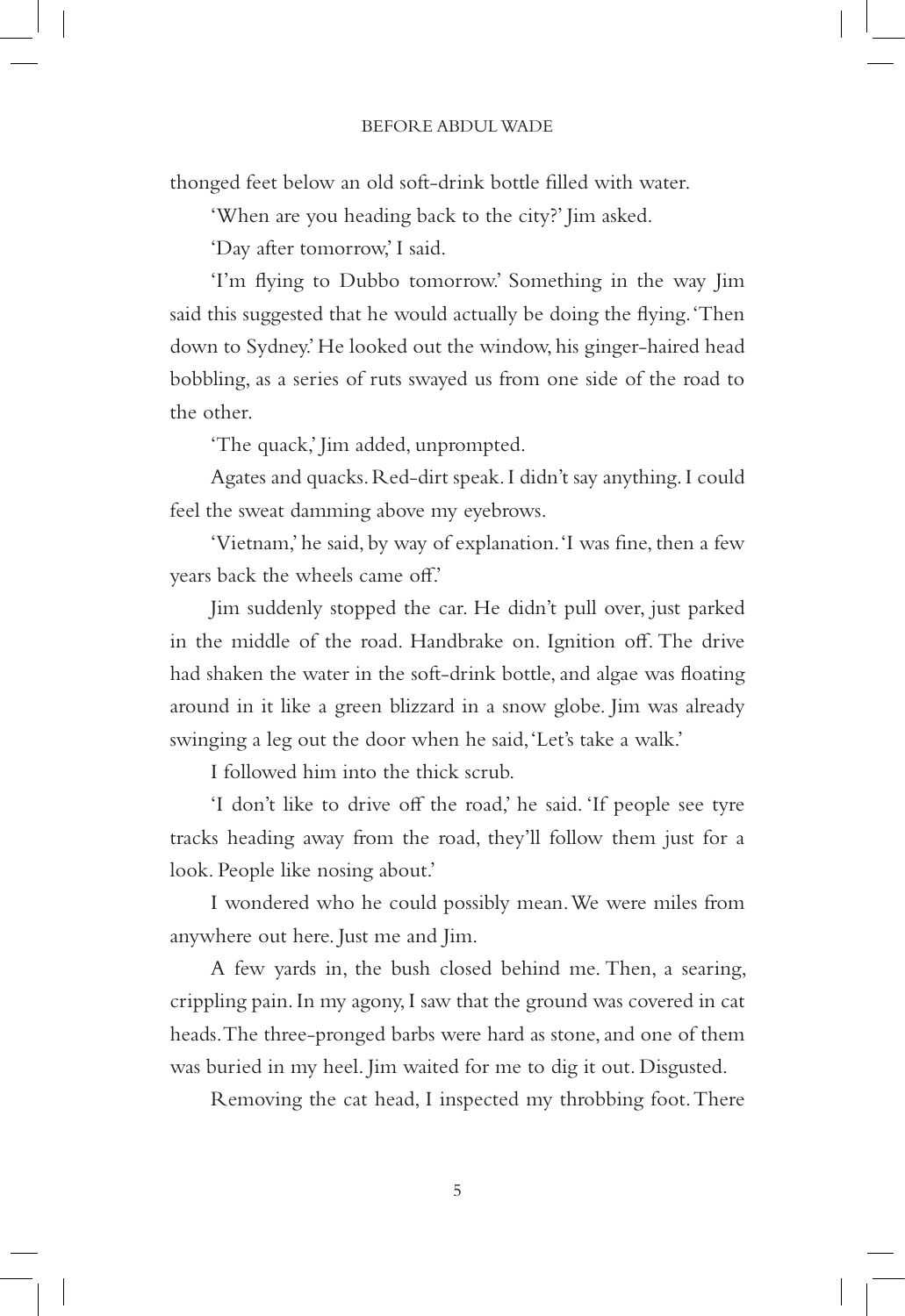was a bubble of bright red blood where the long thorn had penetrated.

Jim was moving again. I limped along behind. Pushing aside some scrub, I found him with hands on hips. Before him, arranged in a rectangle, were four metal posts, no more than a foot high, rusted and leaning at odd angles. A single strand of wire hung between them, slack.

'Grave,' Jim said. 'This used to be the Tinchelooka Hotel. Years ago now, of course. Two babies they buried here. That's why I don't like anyone to know I come here. Don't want anyone poking their noses in.'

There was a respect for the dead in Jim's voice that I found disarming. More than a hundred years had passed; these babies were born to people he never knew, but he cared about these graves.

'The mother of these babies used to work here at the hotel,' Jim said. 'It was a shanty where travellers, mainly shearers, could stop for a drink and where the mail coach would change horses. The government bore was just over there.' He pointed into the scrub. 'Wherever there was a bore and water for the horses and stock, there'd be a hotel that sold grog. People leased the bores off the government. And just up the road from here is Wangamana Station, owned by the camel-driver Abdul Wade.'

Jim pronounced Abdul's surname in a way that made it rhyme with 'body' – although Abdul seemed to have deliberately changed the spelling to make it easier for Westerners to pronounce (rhyming with 'laid'). Abdul Wade. Pioneer, entrepreneur, crack shot, traveller, gambler, grazier, bushman, Muslim, Australian. The man I had come to find.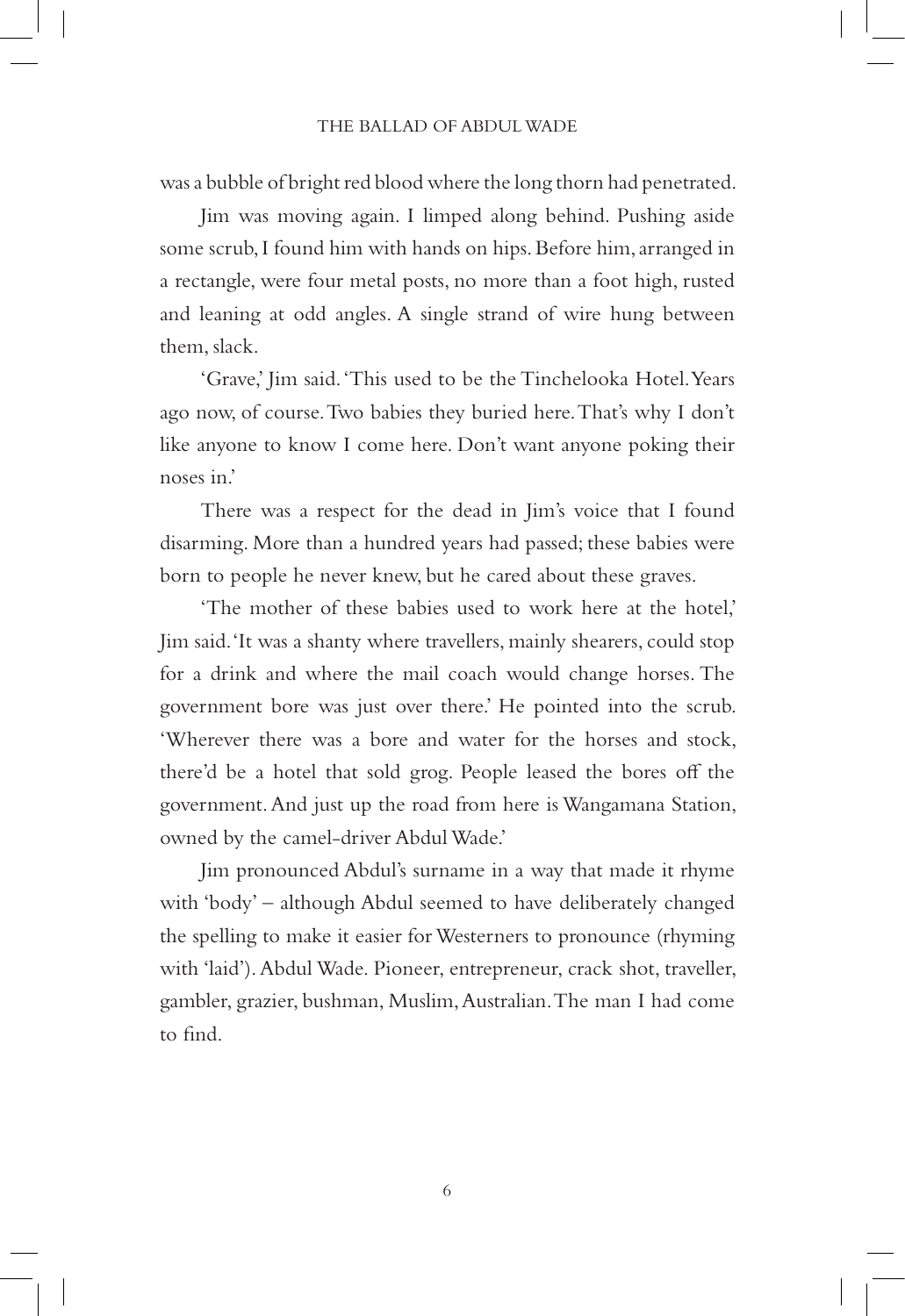## Chapter 2

In the information centre at Bourke, in an exhibition room dedicated<br>to the historic characters of the area, I found Harry 'Breaker' n the information centre at Bourke, in an exhibition room dedicated Morant. Alongside him was Will Ogilvie, the young Scottish poet who spent a decade in the far west. There too was Henry Lawson, who spent nine months in the area and twenty years complaining about those nine months in verse and prose. The famed bush poet also had two monuments in the town park. Another forefather on the wall was Edward Millen: 'Bourke's homegrown grazier, editor, environmentalist, yarnspinner, debater and politician.' Homegrown – but born and bred in England, I noted.

And then I came face to face with Abdul Wade.

He was standing in a punt. He was well dressed in moleskins, a white shirt and a dark blazer and tie, with a trilby hat on his head. He looked like any other colonial gentleman of the time. Cleanshaven except for a small moustache, he stared directly at the camera, confident, one hand on an oar. Beside him, a boy scratched at his neck in what looked like an act of impatience or boredom captured in time. Also in the punt were three uniformed officers, most likely policemen, a youthful-looking Aboriginal man, an older white settler and a young girl. In the background, trees protruded from the floodwaters. The caption accompanying the photo, at odds with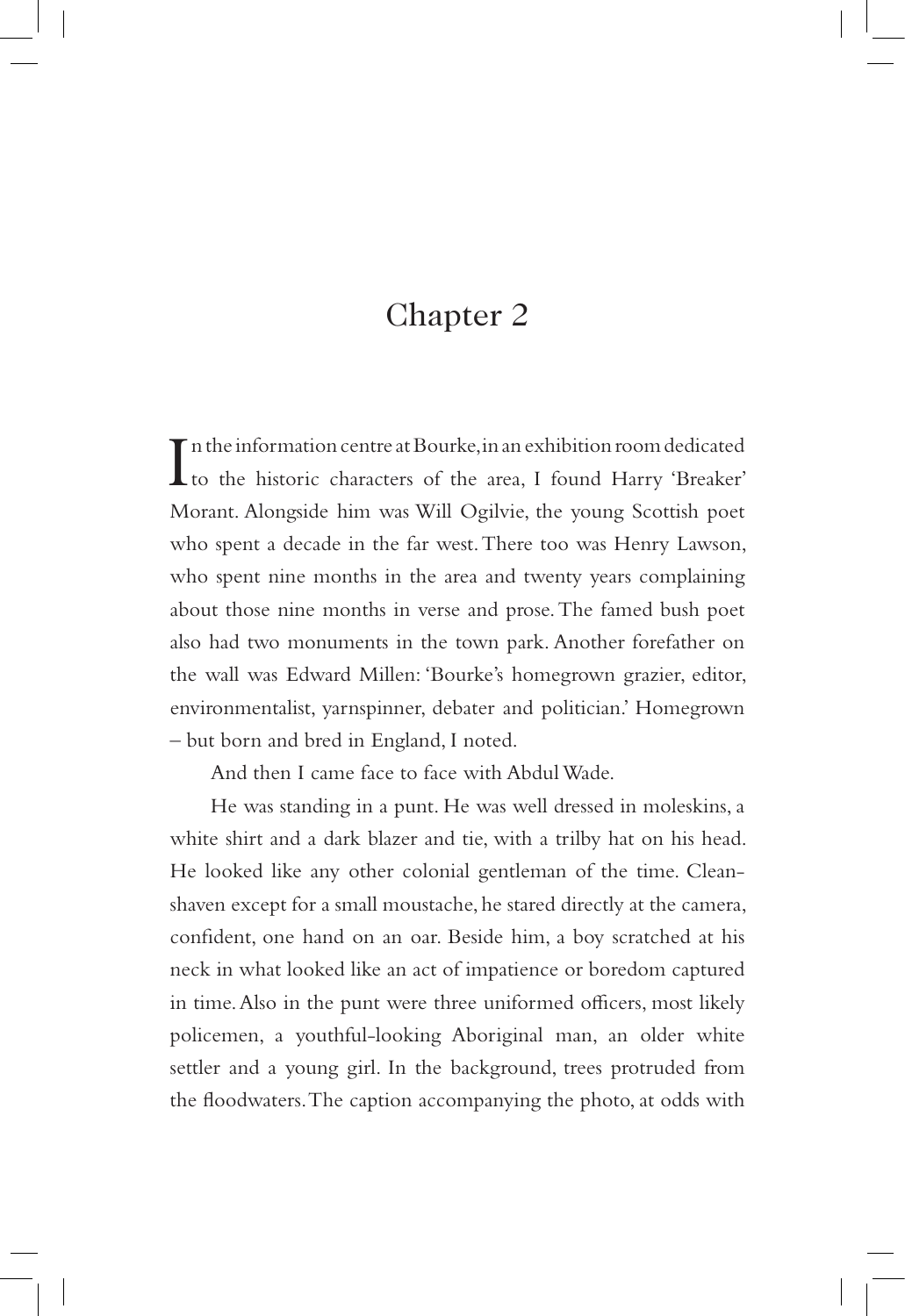his gentlemanly, serene appearance, did not paint Abdul Wade in the best light:

In 1891 a petition was presented to the NSW government to restrict the use of camels in the Bourke district by Mr Abdul Wade and his Asiatic horde. This hostility came largely from the horse and bullock teamsters, threatened by the greater efficiency of the camels over long waterless distances. There were ugly incidents. Camels caused horses to panic and so when a horse team and a camel team met there was inevitably a fight.

The inscription went on to detail the conflicts between the cameldrivers and the bullockies. When a camel train was ambushed on the Wanaaring road, a violent brawl broke out, sending camels scattering with their loads. A camel-driver was hurled off the bridge at North Bourke. The Afghan camp on the edge of town was raided numerous times by young troublemakers, otherwise known as larrikins. Abdul Wade armed his men for self-defence on the road, while mounted troopers had to escort camel teams coming in from Queensland.

Armed escorts? Men being thrown from bridges? A petition to restrict the use of camels? My mind was reeling. I imagined a Bourke in open warfare, overrun by camels. I needed to know more. And, transfixed by the man in the photograph, I wanted to know what role Abdul Wade himself had played in all this.

Back home, I began to find some clues. I read every book I could find on the camel-drivers who came to Australia at the end of the 19th century. It is not a large bibliography, with Dr Christine Stevens' *Tin Mosques & Ghantowns* being the most comprehensive. However, the few accounts I found of Abdul Wade were consistent